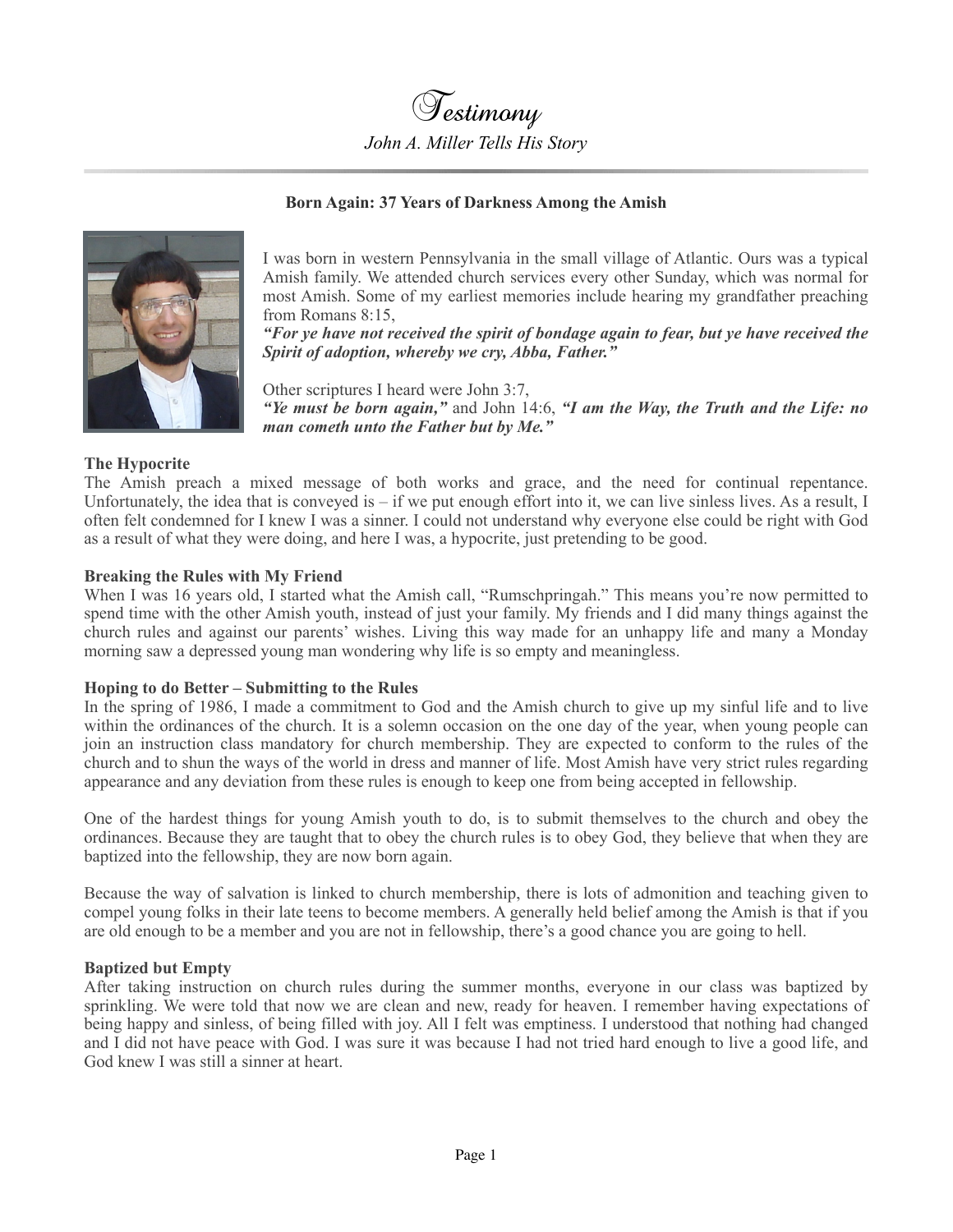# **Guilty Conscience**

Even after we were church members, my friends and I would continue to do some of the things that were forbidden by the church, including going to bars and attending drinking parties. This brought the added problem of hiding our activities from older church members.

The Amish have communion services twice a year. Members are admonished to make things right with God, so that they would not come under condemnation for partaking of the bread and the wine in an unworthy manner. So, although we seldom got caught, our guilty consciences would move us to confess our sins before the whole congregation.

### **Becoming the Family Man**

At an Amish wedding, I met Miss Delagrange, a nice, quiet young lady, who ended up becoming my wife. We were married on February 4, 1988. As our family grew, Mary and I wanted something better for our children than the way I grew up. So, in the fall of 1999 we moved our family to Potter County in northern Pennsylvania. This was a young Amish community with only nine other families at the time we moved in. We were hoping that because of the slightly different rules and so few other families, our children would not be subjected to the evil influences that are common among some of the Amish.

# **Terrified Over the Possibility of Eternal Damnation**

The years were swiftly passing by; our boys were growing up – yet one thing had not changed. I still realized there was a barrier between me and God and wondered if there was a way for me to be right with Him. If there was, I certainly had not found it. Thinking about hell, eternity and the lake of fire terrified me. I knew Christ was coming back, and in my mind, I would try to devise a way to hide on the Day of Judgment.

# **The Lady Who Talked About the Lord Jesus Christ**

Most of our children were born at home, and soon after moving to Ulysses, we started looking for a midwife. Friends of ours introduced us to Mrs. Barbara Hawley, a kind and gentle lady. However, it was not long before I discovered she liked to talk about spiritual matters, and about the Lord Jesus Christ. This made me uncomfortable for several reasons. I was afraid she would ask me what we believed, and why. I was not sure of either, except if we are good enough we get to go to heaven, although I knew I was not good.

# **"They had something I did not possess."**

Soon after our son Daniel was born, the Hawleys opened a natural health clinic a short distance from our house. As I got to know the family better, I recognized they had something I did not possess – peace with God. Whether it was real or imagined, I did not know, but it was more than I could ever claim. They would talk to me about Jesus, and how we needed to be saved.

As Amish, we did not believe a person could *know* they were saved. We thought that was something God decided at the time we died. I was very hesitant to talk about this, for we were taught to stay away from people who said they were saved. One day I took the opportunity to ask Art Hawley, Barbara's husband, whether being born again and being saved were one and the same. He assured me it was, which was a help to me, for the Amish would preach the need to be born again.

# **Listening to Ruth Hanna Singing Hymns**

Most Amish will hire locals to drive them to town for appointments, shopping and other errands that cannot be accomplished by horse and buggy. The Hawleys would give us rides to town or wherever else we needed to go. They had CDs recorded by Ruth Hanna and would often play them for us. Listening to Ruth Hanna's songs about the Lord Jesus, and salvation through faith in Him, were compelling and thought-provoking. Often they would take opportunity to witness to us about the Lord Jesus Christ and how we are justified by faith alone. Because of what the Amish taught, I could not accept the Gospel, yet I was not certain they were wrong, for my Amish faith had not brought peace with God.

I started doing some part-time work at the clinic for the Hawleys. Mrs. Hawley would often bring my attention to Scripture verses hanging on the walls of the clinic. Ephesians 2:8-9, and Romans 5:1 were two, in particular, that I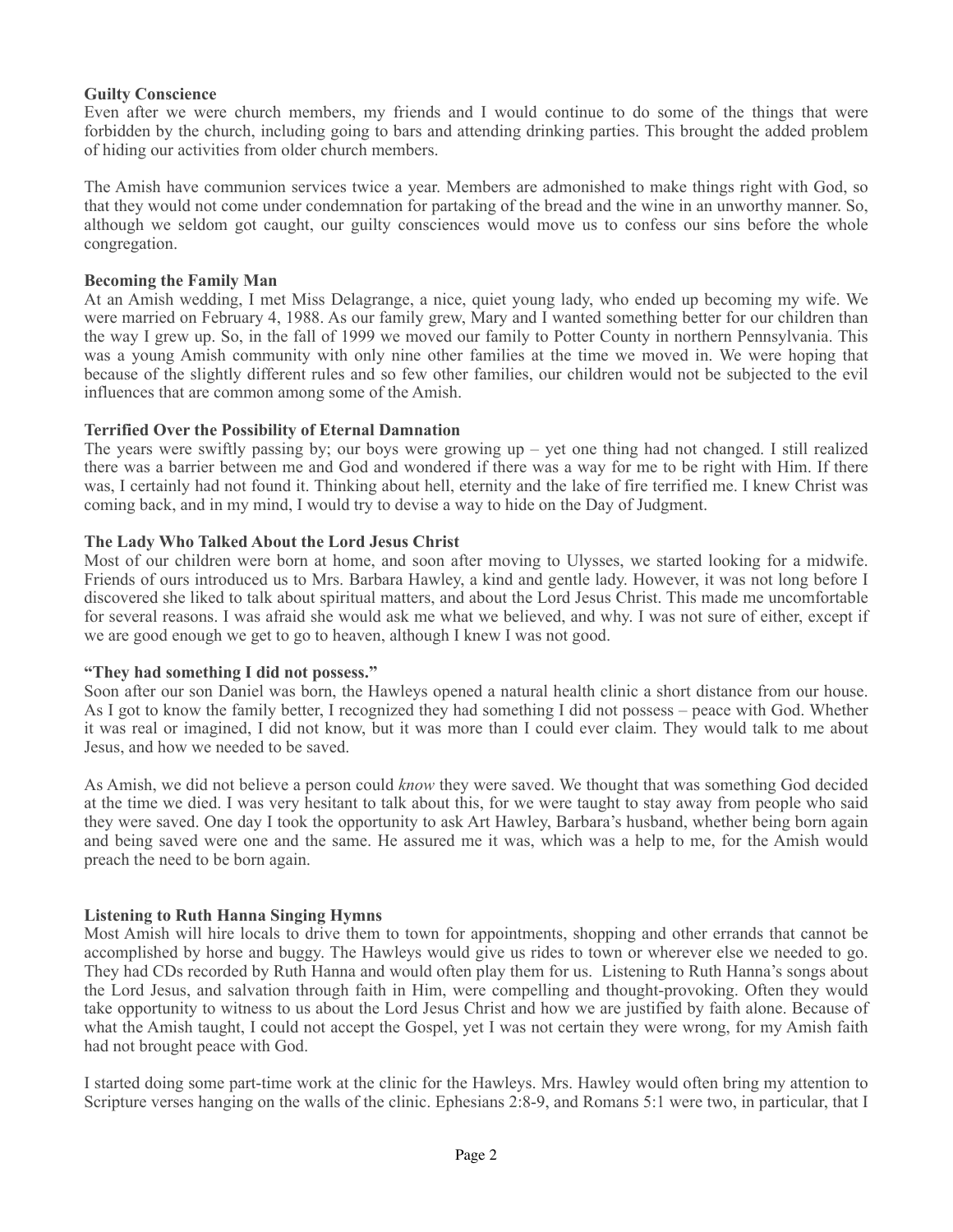simply could not understand. Being right with God on the basis of what someone else [the Lord Jesus] had done was a concept foreign to my upbringing.

# **The Real Eye Opener**

Sometime during this period, Barbara gave me a KJV New Testament. I was hesitant to take it, for we only read the Martin Luther translation of the German Bible. We were taught that the 'English' version was misleading. Most Amish can't read German fluently, and don't understand much of the Scriptures.

Reading my new Bible was a real eye-opener for me. Art suggested I read in the Gospel of John, which I did, but I found Romans fascinating. A light bulb went on when I read Romans 9:31, 32, 33. It was easy to make the comparison between Israel and the Amish. It was made clear to me why I had *no* peace with God by keeping the church rules. My condemnation before a Holy God was made obvious. I'll never forget the first time I read: *For the wages of sin is death, but the gift of God is eternal life through Jesus Christ our Lord. Romans 6:23* At last I knew, without a doubt, what my wages were. The last part of the verse eluded me. I still thought that somehow, I had to pay God for my sins.

### **Facing Hell Forever**

Finally, it became evident to me, because of my sins, I would not be in heaven and I was going to be in hell forever. I rebelled against God for creating me just to suffer eternal torment. I remember taking care of the daily chores on the farm and thinking these poor creatures are better off than I – for upon death they will simply cease to exist. I, on the other hand, would be cast into hell and suffer for all eternity.

Those were hard days for me, but I thank God for them. He was bringing me to true repentance and to the provision of His Son, the Lord Jesus Christ.

### **The Day Things Changed**

One nice September evening in the year 2005, I was working at the clinic, helping Barbara apply a finish on a porch floor. We were discussing spiritual issues again, which, by now, were not distasteful to me. She asked me what I thought would get me to heaven and I answered as I had been taught all my life: that if you're faithful to confess all your sins to God, and are sincere, He will let you into heaven. This prompted her to ask me, "*John, if you committed a sin and before you could ask forgiveness Christ came back, would you go to hell?"*

All those months of anxiety, of praying for God to show me what was truth, the knowledge that I was not right with God, and those Bible verses which told of righteousness through faith in Christ alone came back to me. I realized I needed to make a choice, and it seemed to me that if I did not trust in the Lord Jesus now, I would be lost forever. At that moment, I put my faith in Him, and replied, *"No! I'd go to heaven!"*

Instantly I knew something had changed. I sat back on my heels for a moment and tried to figure out exactly what was different. I thought perhaps I had done something wrong. Yet somehow, I knew it could not be true. I felt something new that I had never experienced before. Without completely understanding what had happened, I had peace with my Creator. I was saved, even though it was a while before I realized it was simply trust in the Lord Jesus, that had changed my life forever that night. And though I could not have told you I was saved, I no longer felt under the condemnation of God.

# **I Know for Sure I Will be in Heaven**

It was not long before I was telling my friends among the Amish that we could be sure of being in heaven because we're not made right by our works, but by what Jesus had done for us.

#### **Amazing Grace and Mercy**

Looking back, I marvel once again at God's amazing grace and mercy. I was 37 years old when He reached down into my darkened world and set me free. The peace that I now have with God through my Lord and Savior Jesus Christ, is worth more to me than anything the world or any religion has to offer. To know that I shall be in heaven because God so loved the world that He gave His only Son to die on the cross for an undeserving guilty sinner like me, still brings tears to my eyes.